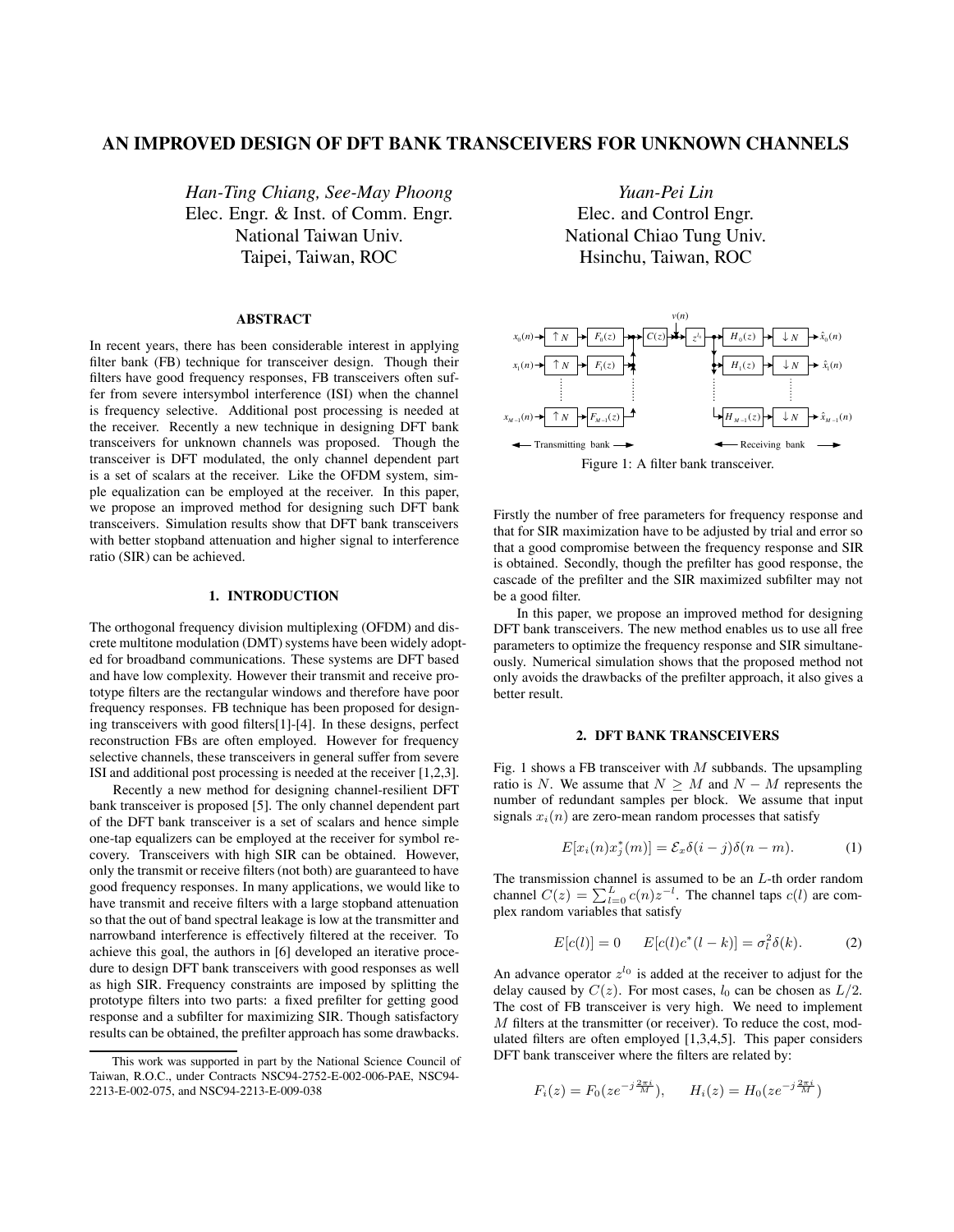for  $0 \le i \le M - 1$ . The transmit and receive prototype filters are respectively given by

$$
F_0(z) = \sum_{n=0}^{N_f} f_0(n) z^{-n}, \qquad H_0(z) = \sum_{n=0}^{N_h} h_0(n) z^n.
$$

The filter orders  $N_f$  and  $N_h$  can be larger than N. We only need to implement a prototype filter and an IFFT (or FFT) at the transmitter (or receiver). When  $N_f = N$  and  $N_h = N$  and  $f_0(n) = h_0(n) = 1$ , the transceiver reduces to an OFDM or DMT system. Thus a DFT bank transceiver can be viewed as a generalization of OFDM and DMT systems.

Using multirate identities, the transfer function from the ith input to the  $i$ th output is LTI:

$$
T_{j,i}(z) = \sum_{l=0}^{L} c(l) \left[ F_i(z) H_j(z) z^{l_0-l} \right]_{\downarrow N},
$$

The notation  $[\bullet]_{\downarrow N}$  denotes N-fold downsampling. Define

$$
\left[F_i(z)H_j(z)z^{l_0-l}\right]_{\downarrow N} = \sum_n \beta_{i,j,l}(n)z^{-n},\tag{3}
$$

for  $0 \le i, j \le M - 1$  and  $0 \le l \le L$ . Then we can express the output signal at the  $j$ th subband in the time domain as

$$
\hat{x}_j(n) = \left[ \sum_{l=0}^L \beta_{j,j,l}(0) c(l) \right] x_j(n) \n+ \sum_{l=0}^L c(l) (\beta_{j,j,l}(n) - \beta_{j,j,l}(0) \delta(n)) * x_j(n) \n+ \sum_{i \neq j,i=0}^{M-1} \sum_{l=0}^L c(l) \beta_{i,j,l}(n) * x_i(n),
$$

where ∗ stands for convolution. The first, second, and the last terms of the above expression are the desired signal, the intra-band ISI and the cross-band ISI, respectively. Under the assumptions in (1) and (2), we can calculate the average signal and isi powers by taking the statistical expectation with respect to input signals  $x_i(n)$  and channel taps  $c(l)$ . It was shown [5] that all the outputs have the same signal power and the same ISI power and they are given by

$$
P_{sig} = \mathcal{E}_x \sum_{l=0}^{L} |\beta_{0,0,l}(0)|^2 \sigma_l^2
$$
  

$$
P_{isi} = \mathcal{E}_x \sum_{l=0}^{L} \left( \sum_{n \neq 0} |\beta_{0,0,l}(n)|^2 + \sum_{i \neq 0, n} |\beta_{i,0,l}(n)|^2 \right) \sigma_l^2.
$$

Recall from (3) that  $\beta_{i,0,l}(n)$  are the coefficients of the convolution of  $f_i(n)$  and  $h_0(n)$ . Thus  $\beta_{i,0,l}(n)$  can be written as a linear combination of  $f_0(n)$  or  $h_0(n)$ . Define the vectors

$$
\mathbf{f} = \begin{bmatrix} f_0(0) & f_0(1) & \dots & f_0(N_f) \end{bmatrix}^T \n\mathbf{h} = \begin{bmatrix} h_0(0) & h_0(1) & \dots & h_0(N_h) \end{bmatrix}^T \n\beta_i(n) = \begin{bmatrix} \beta_{i,0,0}(n) & \beta_{i,0,1}(n) & \dots & \beta_{i,0,l}(n) \end{bmatrix}^T.
$$

Then we can find matrices  $A_i(n)$  and  $B_i(n)$  such that

$$
\beta_i(n) = \mathbf{A}_i(n)\mathbf{f} = \mathbf{B}_i(n)\mathbf{h}.\tag{4}
$$

The entries of  $A_i(n)$  and  $B_i(n)$  comprise of prototype coefficients  $h_0(n)$  and  $f_0(n)$  respectively. Using this relation, we can write

$$
P_{sig} = \mathcal{E}_x \mathbf{f}^\dagger \underbrace{\mathbf{A}_0^\dagger(0) \mathbf{D} \mathbf{A}_0(0)}_{\mathbf{Q}_0} \mathbf{f}
$$
  

$$
P_{isi} = \mathcal{E}_x \mathbf{f}^\dagger \underbrace{\left[\sum_{i,n} \mathbf{A}_i(n) - \mathbf{A}_0(0)\right]^\dagger}_{\mathbf{Q}_1} \mathbf{D} \underbrace{\left[\sum_{i,n} \mathbf{A}_i(n) - \mathbf{A}_0(0)\right]}_{\mathbf{Q}_1} \mathbf{f},
$$

where the diagonal matrix  $\mathbf{D} = diag[\sigma_0^2 \sigma_1^2 \dots \sigma_L^2]$  and **f**  $\dagger$  is the ranspose conjugate of **f**. Hence the SIR can be written as transpose conjugate of **f**. Hence the SIR can be written as

$$
SIR = \frac{\mathbf{f}^\dagger \mathbf{Q}_0 \mathbf{f}}{\mathbf{f}^\dagger \mathbf{Q}_1 \mathbf{f}}.\tag{5}
$$

Similarly, using (4) one can express the SIR in terms of **h** as

$$
SIR = \frac{\mathbf{h}^\dagger \hat{\mathbf{Q}}_0 \mathbf{h}}{\mathbf{h}^\dagger \tilde{\mathbf{Q}}_1 \mathbf{h}},\tag{6}
$$

for some matrices  $\widetilde{\mathbf{Q}}_i$ . Note that the matrices  $\mathbf{Q}_i$  and  $\widetilde{\mathbf{Q}}_i$  are positive semi-definite. The SIR can be expressed as a Rayleigh-Ritz ratio of **f** or **h**. Given a fixed receive prototype filter **h**, we can solve (5) for the best transmit prototype filter **f** so that the SIR is maximized, and vice versa. One can iteratively optimize the prototype filters **f** and **h** using (5) and (6) respectively and the SIR will increase monotonically. However the filters obtained by such an iterative procedure will eventually converge to the rectangular windows, which do not have good frequency responses. To get good filters, a prefilter method was proposed [6]. In this method, the transmit and receive prototype filters are split into two parts

$$
H_0(z) = H_a(z)H_b(z), \qquad F_0(z) = F_a(z)F_b(z). \tag{7}
$$

The prefilters  $H_a(z)$  and  $F_a(z)$  are fixed and designed as good lowpass filters whereas the subfilters  $F_b(z)$  and  $H_b(z)$  are iteratively optimized for SIR maximization. In the time domain, (7) can be written as:

$$
\mathbf{h} = \mathbf{H}_a \mathbf{h}_b, \quad \mathbf{f} = \mathbf{F}_a \mathbf{f}_b,
$$

where  $H_a$  and  $F_a$  are the convolution matrix and  $h_b$  and  $f_b$  are vectors formed by the coefficients of  $H_b(z)$  and  $F_b(z)$  respectively. Substituting this relation into the expressions of SIR in  $(5)$  and  $(6)$ , we have

$$
SIR = \frac{\mathbf{f}_a^{\dagger} \mathbf{P}_0 \mathbf{f}_a}{\mathbf{f}_a^{\dagger} \mathbf{P}_1 \mathbf{f}_a} = \frac{\mathbf{h}_a^{\dagger} \widetilde{\mathbf{P}}_0 \mathbf{h}_a}{\mathbf{h}_a^{\dagger} \widetilde{\mathbf{P}}_1 \mathbf{h}_a}
$$

where  $\mathbf{P}_i = \mathbf{F}_a^{\dagger} \mathbf{Q}_i \mathbf{F}_a$  and  $\mathbf{P}_i = \mathbf{H}_a^{\dagger} \mathbf{Q}_i \mathbf{H}_a$ . The optimal subfilters **b**<sub>r</sub> and **f**<sub>i</sub> that maximize the SIR can be obtained by solving ters  $h_b$  and  $f_b$  that maximize the SIR can be obtained by solving the corresponding Rayleigh-Ritz ratio.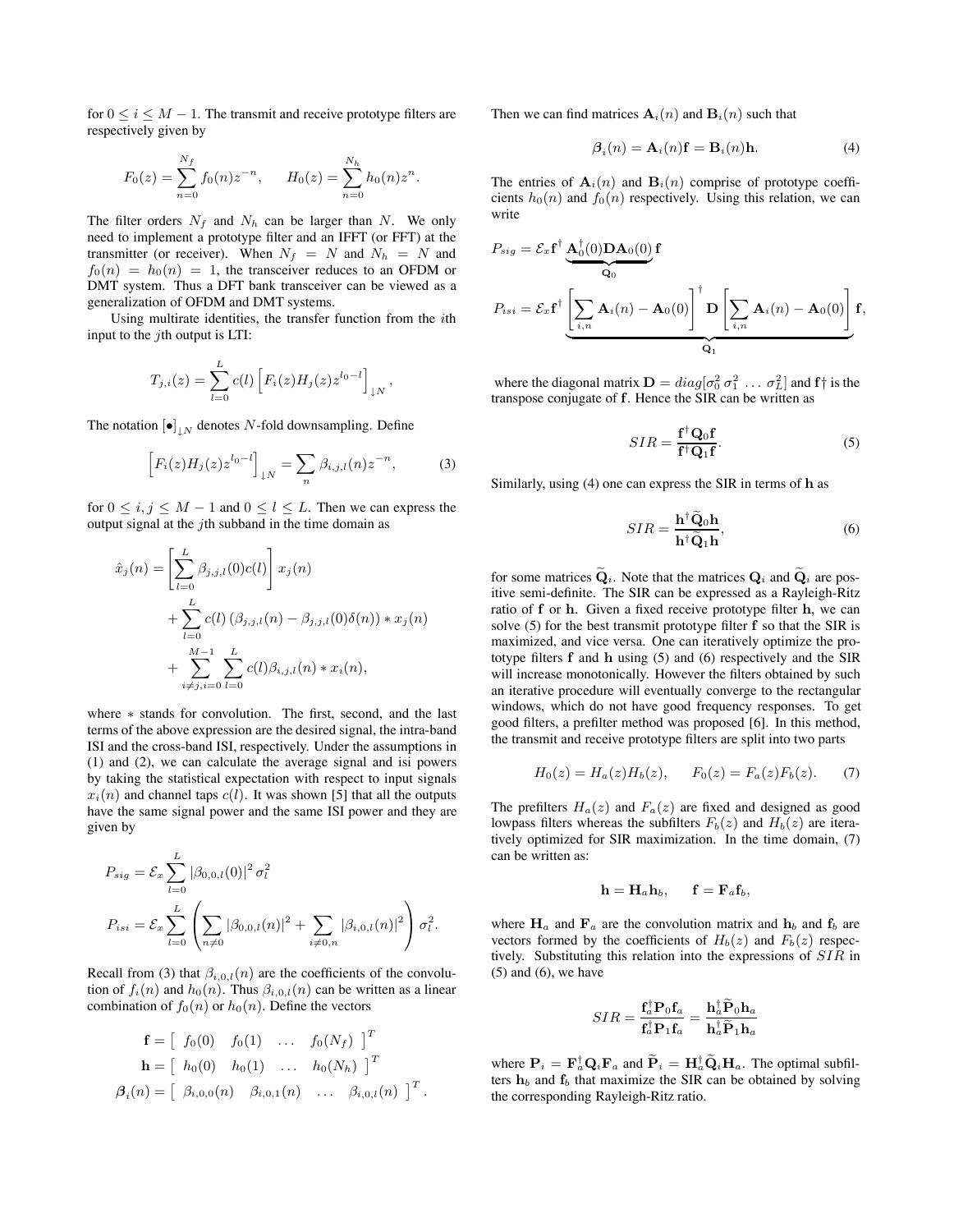## **3. THE PROPOSED METHOD**

In the prefilter approach, the number of free parameters for frequency response as well as the number of free parameters for SIR maximization are fixed. Moreover we impose no frequency constraint on the subfilters  $F_b(z)$  and  $H_b(z)$ . Because the prototype filters are the products  $H_a(z)H_b(z)$  and  $F_a(z)F_b(z)$ , their frequency responses will be affected by the subfilters. In the following, we propose a new objective function that incorporates both the SIR and the frequency constraints. The new objective function enables us to exploit all degrees of freedom for simultaneous optimization of SIR and frequency responses. To do this, we consider the weighted stopband energy of the prototype filters:

$$
E_f = \int_{\Re_f} W_f(\omega) |F_0(e^{j\omega})|^2 \frac{d\omega}{2\pi},
$$
  

$$
E_h = \int_{\Re_h} W_h(\omega) |H_0(e^{j\omega})|^2 \frac{d\omega}{2\pi}.
$$

where  $\Re$  is the stopband region and  $W(\omega)$  is a nonnegative weighting function. It is well known that these stopband energies can be expressed in terms of the filter coefficients as

$$
E_f = \mathbf{f}^\dagger \mathbf{Q}_2 \mathbf{f}, \ \ E_h = \mathbf{h}^\dagger \widetilde{\mathbf{Q}}_2 \mathbf{h},
$$

for some positive definite matrices  $\mathbf{Q}_2$  and  $\mathbf{Q}_2$ . To incorporate these energies into the optimization, we define two new objective functions:

$$
J_{Tx} = \frac{\mathbf{f}^\dagger \mathbf{Q}_0 \mathbf{f}}{\mathbf{f}^\dagger (\mathbf{Q}_1 + \alpha \mathbf{Q}_2) \mathbf{f}}
$$

$$
J_{Rx} = \frac{\mathbf{h}^\dagger \tilde{\mathbf{Q}}_0 \mathbf{h}}{\mathbf{h}^\dagger (\tilde{\mathbf{Q}}_1 + \tilde{\alpha} \tilde{\mathbf{Q}}_2) \mathbf{h}}
$$

where  $\alpha$  and  $\tilde{\alpha}$  are scaling factors controlling the relative weight between the ISI power and the stopband energy. These functions are also in the form of Rayleigh-Ritz ratios and the optimal filters are the eigenvectors of some associated matrices. Note that we do not include the passband responses in the objective functions. This is because of two reasons. Firstly the number of bands M is usually large in transceiver design and hence the filters have narrow passbands. Secondly, the passband responses are less important because the ability of signal recovery is guaranteed by the SIR value. Using the two new objective functions, we can alternatively optimize the two prototype filters by the following iterative procedure:

1. The transmit prototype filter  $H_0^{(0)}(z)$  is initialized as a good lownses filter. Then let  $k-1$ lowpass filter. Then let  $k = 1$ .

For  $k > 0$ 

- 2. Given transmit prototype filter  $H_0^{(k-1)}(z)$ , find  $F_0^{(k)}(z)$  so that  $I_{\text{c}}$  is maximized that  $J_{Tx}$  is maximized.
- 3. Given receive prototype filter  $F_0^{(k)}(z)$ , find  $H_0^{(k)}(z)$  so that  $J_{Rx}$  is maximized
- 4. Terminate if the improvement between the kth and  $(k 1)$ th iteration is less than the desired value or if it reaches the maximum number of iterations; otherwise,  $k = k + 1$  and return to step 2.

# **4. SIMULATIONS**

In this section, we carry out some simulations to verify the results. The number of subbands is  $M = 64$  and the interpolation ratio is  $N = 80$ . The orders of the prototype filters  $N_h = N_f = 160$ . The random channels are 5-tap channels that satisfy the channel model given in (2). The taps are independently drawn from a circularly-symmetric complex Gaussian distribution with the same variance. Note that this is the widely adopted channel model in transceiver design when we do not have any channel information. The two prototype filters have real coefficients. The stopband regions of these filters are  $\Re_h = \Re_f = [0.033\pi \pi]$ . In the optimization, we set  $\alpha = \tilde{\alpha} = 3.25$ . The weighting functions are

$$
W_f(\omega) = W_h(\omega) = \begin{cases} |\omega|^4, & \omega \in [0.033\pi, 0.4\pi]; \\ (0.4\pi)^4, & \omega \in [0.4\pi, \pi]. \end{cases}
$$

That is, we want higher stopband attenuation at higher frequency. For comparison, we also design DFT bank transceivers using the prefilter method with the same orders  $N_h = N_f = 160$ . The orders of the prefilters are  $N_{ha} = N_{fa} = 60$  (this value is found experimentally and it gives a good tradeoff between the filter response and SIR).

The plot of SIR versus the number of iterations is shown in Fig. 2. We see that SIR increases with the number of iterations in both methods. The transceiver designed by the proposed method enjoys a higher SIR and the gain can be as large as 4 dB. We plot the magnitude responses of the prototype filters designed by both methods after 200 iterations. The plots are shown in Fig. 3 and 4 respectively. For the purpose of comparison, in these figures we also include the frequency responses of the rectangular windows which are the prototype filters in OFDM systems. We see that the frequency responses of both DFT bank transceivers are much better than the OFDM system. Moreover filters designed by the proposed method have a better stopband attenuation than the prefilter approach, especially at the receiver. Define the out of band energy  $E<sub>o</sub>$ , the attenuation of the first sidelobe  $P<sub>1</sub>$ , and the attenuation in the high frequency region  $[0.5\pi \pi]$ ,  $P_2$ , respectively as

$$
E_o = \frac{1}{\pi} \int_{2\pi/M}^{\pi} |T(e^{j\omega})|^2 d\omega
$$
  
\n
$$
P_1 = - \max_{\omega \in [2\pi/M, \pi/2]} 20 \log_{10} |T(e^{j\omega})| (dB)
$$
  
\n
$$
P_2 = - \max_{\omega \in [\pi/2, \pi]} 20 \log_{10} |T(e^{j\omega})| (dB),
$$

where  $T(z) = F_0(z)$  at the transmitter and it is equal to  $H_0(z)$  at the receiver. We calculate these quantities for the three transceivers and the results are listed in Table 1. It is clear that the proposed method has the best performance in almost every aspect.

In addition, we compare the bit rate performance of the three transceivers. A total of 100 sets of random channels are generated. The channel noise is complex AWGN with variance  $N_0$ . Both the cases of channels with or without narrowband interference (NBI) are considered. The narrowband noise is modeled as  $\sqrt{30N_0}$  sin(0.2 $\pi n$ ). The number of bits per block, B, is calcu- $\frac{30N_0 \sin(0.2\pi n)}{30N_0 \sin(0.2\pi n)}$ . The number of bits per block, B, is calculated by  $B = \sum_{i=0}^{M-1} \log_2 (1 + \gamma_i/\Gamma)$ , where  $\gamma_i$  is the signal to interference plus poise ratio of the *i*th subband. We set  $\Gamma = 10$ interference plus noise ratio of the *i*th subband. We set  $\Gamma = 10$ which corresponds to a bit error probability of around 10<sup>−</sup><sup>7</sup> for uncoded data. We plot B as a function of  $E_x/N_0$ , where  $E_x$  is the symbol energy. The results are shown in Fig. 5. When there is no NBI, the OFDM system performs slightly better than both